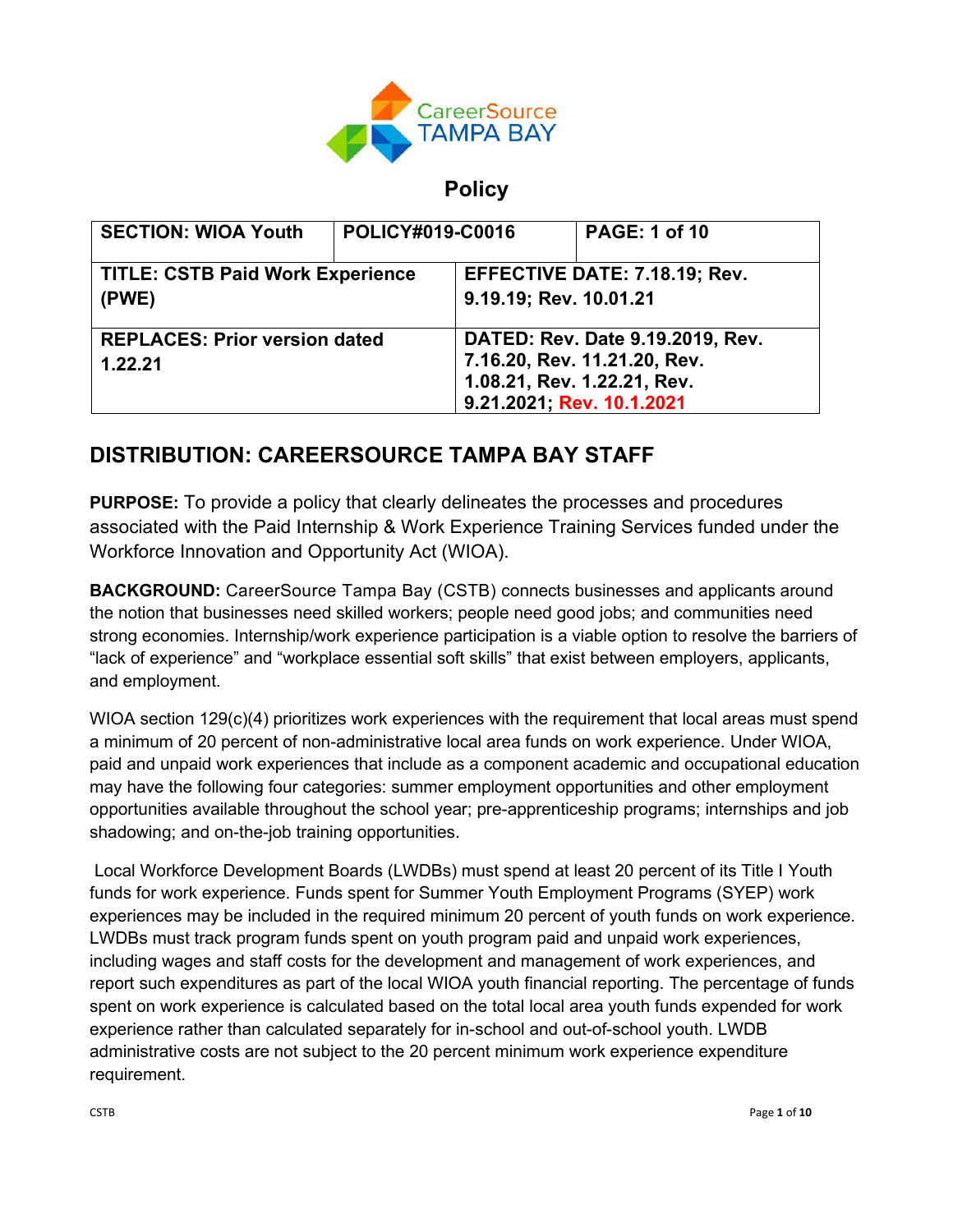Work-based training provides WIOA-eligible participants an opportunity to engage in work experiences where they develop employability skills, acquire job-specific knowledge and gain work experience in an area that helps prepare them for self-sufficient employment. LWDBs must ensure that work-based training is only offered for occupations that are in demand in the local area in which the participant receives training.

# **PROCEDURE:**

Work experiences are planned and structured learning experiences which take place at a work site for a limited period of time. Work experience sites may be in the private, for-profit sector; the non-profit sector; or the public sector. Work experiences are designed to enable youth to gain exposure to the world of work and its requirements as well as providing opportunities for career exploration. Work experiences should help youth acquire the personal attributes, knowledge, and skills needed to obtain and retain a job and advance in employment. Work experiences may be subsidized or unsubsidized and may include the following elements:

- o Instruction in employability skills or generic workplace skills
- o Exposure to various aspects of an industry / occupation
- o Progressively more complex tasks
- $\circ$  Internships and job shadowing
- o Integration of basic academic skills into work activities
- $\circ$  Supported work, work adjustment, and other transition activities
- o Entrepreneurship
- o Service learning
- o Paid and unpaid community service
- $\circ$  Other elements designed to achieve the goals of work experience

Work experience worksites may be businesses or organizations that are private-for-profit, not-for-profit and government organizations in Hillsborough County. Priority will be placed on our current focus industry sectors of Manufacturing/Construction/Building Trades, Hospitality/Travel Tourism, Transportation & Logistics and Retail, Financial Shared Services, Healthcare, and Information Technologies (IT).

Work experience trainees will be paid minimum an hourly wage rate of \$13.00 per hour,

Generally, work experience services are intended for individuals who fit the following categories:

- Have little or no prior experience in the workplace;
- Have experienced difficulty in maintaining employment in the past due to barriers that can best be addressed and overcome through work experience enrollment;
- Have a need to experience the fundamentals of maintaining consistent employment;
- In most cases, have little or no previous experience in a new occupation of choice;
- Can be placed at a worksite that will provide occupation specific knowledge and experience in their area of occupational choice toward meeting their specific career goals

The work experience agreement must be in place prior to the internship or work experience trainee beginning the career training. The agreement must contain all of the applicable provisions and a copy must be maintained in the trainee and employer file. The agreement must also contain the specific dates of enrollment (beginning and ending dates); a complete job description including specific skills to be obtained; a training plan agreed upon by the employer and the CSTB representative; a statement as to the amount of wage to be paid; and be signed by the employer and CSTB CEO or COO. Labor standards apply in any work experience where an employee/employer relationship exists, defined by the Fair Labor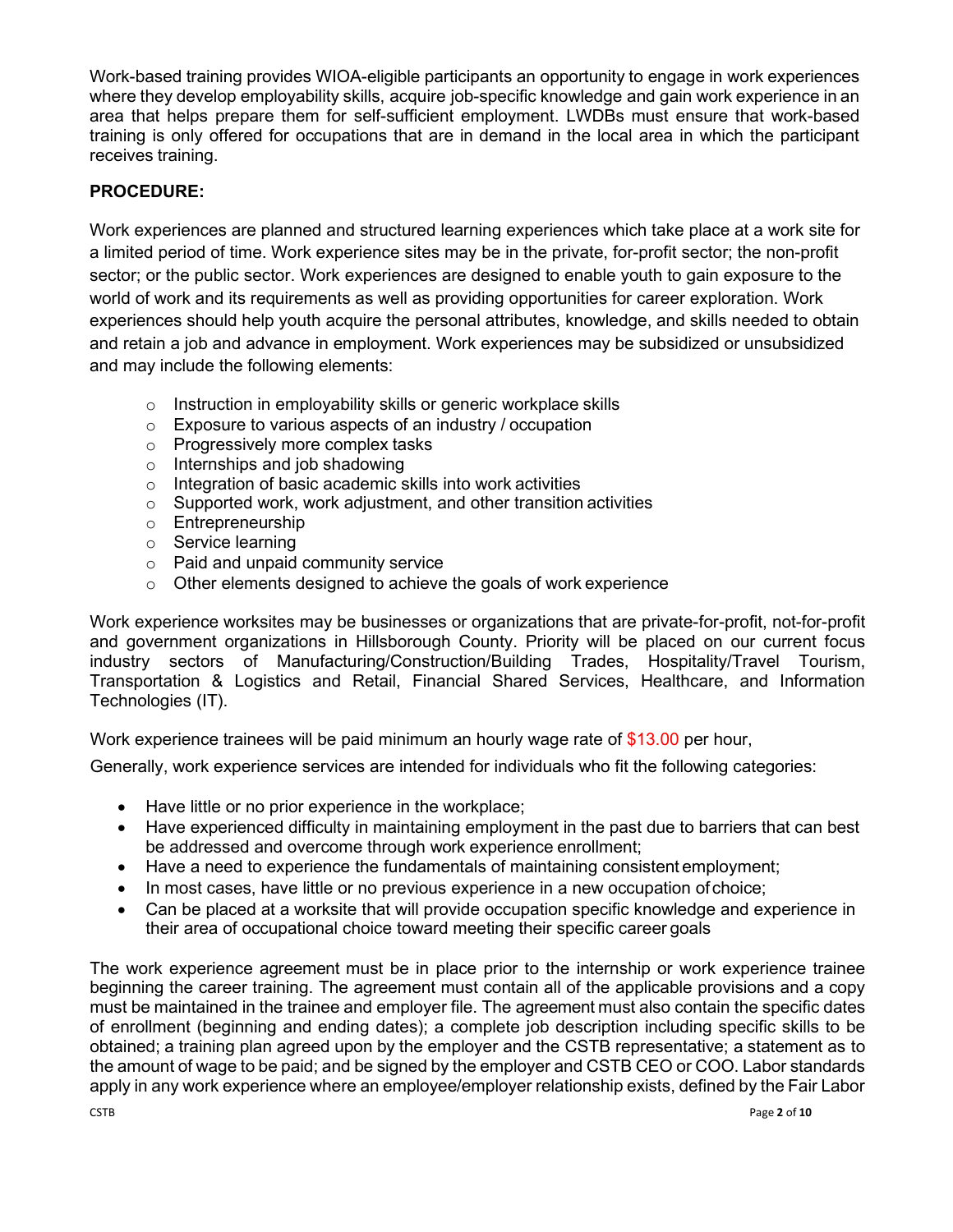#### Standards Act.

Work experiences must include academic and occupational education components. The academic and occupational education as a component is a requirement for WIOA Youth. It is not a requirement for WIOA Adults and Dislocated Workers. The academic and occupational education components refer to contextual learning that accompanies a work experience. It includes the information necessary to understand and work in specific industries and/or occupations. For example, if a youth is in a work experience in a hospital, the occupational education could be learning about the duties of different types of hospital occupations such as a phlebotomist, radiology tech, or physical therapist. Whereas, the academic education could be learning some of the information individuals in those occupations need to know such as why blood type matters, the name of a specific bone in the body, or the function of a specific ligament. CSTB program staff have the flexibility to determine the appropriate type of academic and occupational education necessary for a specific work experience. Additionally, the educational component may occur concurrently or sequentially with the work experience. This is documented through the Training Plan.

For youth, work experiences may also include:

- a. Pre-apprenticeship programs;
- b. Summer employment and other employment activities available throughout the school year;
- c. Internships and job shadowing; and
- d. On-the-job training.

#### **Youth Employment**

Youth who participate in work experience programs gain numerous skills which have a positive impact on their future and lifelong employment opportunities. Youth with employment experience are more likely to see the connection between school and career success, in addition to increasing their employability skills. Among low-income youth, higher employment rates have been associated with higher rates of high school graduation and lower teen pregnancy rates.

One of the primary focuses of the WIOA youth program is helping youth gain skills from work experience which can assist them in transitioning into full-time, unsubsidized employment with benefits. The advantages that the Work Experience program brings to the community is the provision of youth who are mature and work ready to employers. The community benefits further as money earned by the youth is put back into the local economy.

The intent of the WIOA Youth PWE program is to assist unemployed youth (ages 16-24) in gaining skills for their first job, enhancing skills they already possess, and preparing them with job retention skills in order to maintain employment. Job retention skills include punctuality, career seeker service, and work ethics. If participants develop all of the skills needed by employers through their work experience, there is an increased potential to gain unsubsidized employment with their current employer or be connected to another employer who is seeking to hire workers. Regardless of employment outcomes following participation, youth will be able to identify paid work experience on their resume. Another goal of the program is to create a pipeline of skilled workers who will be ready to join the workforce as the economy continues to improve.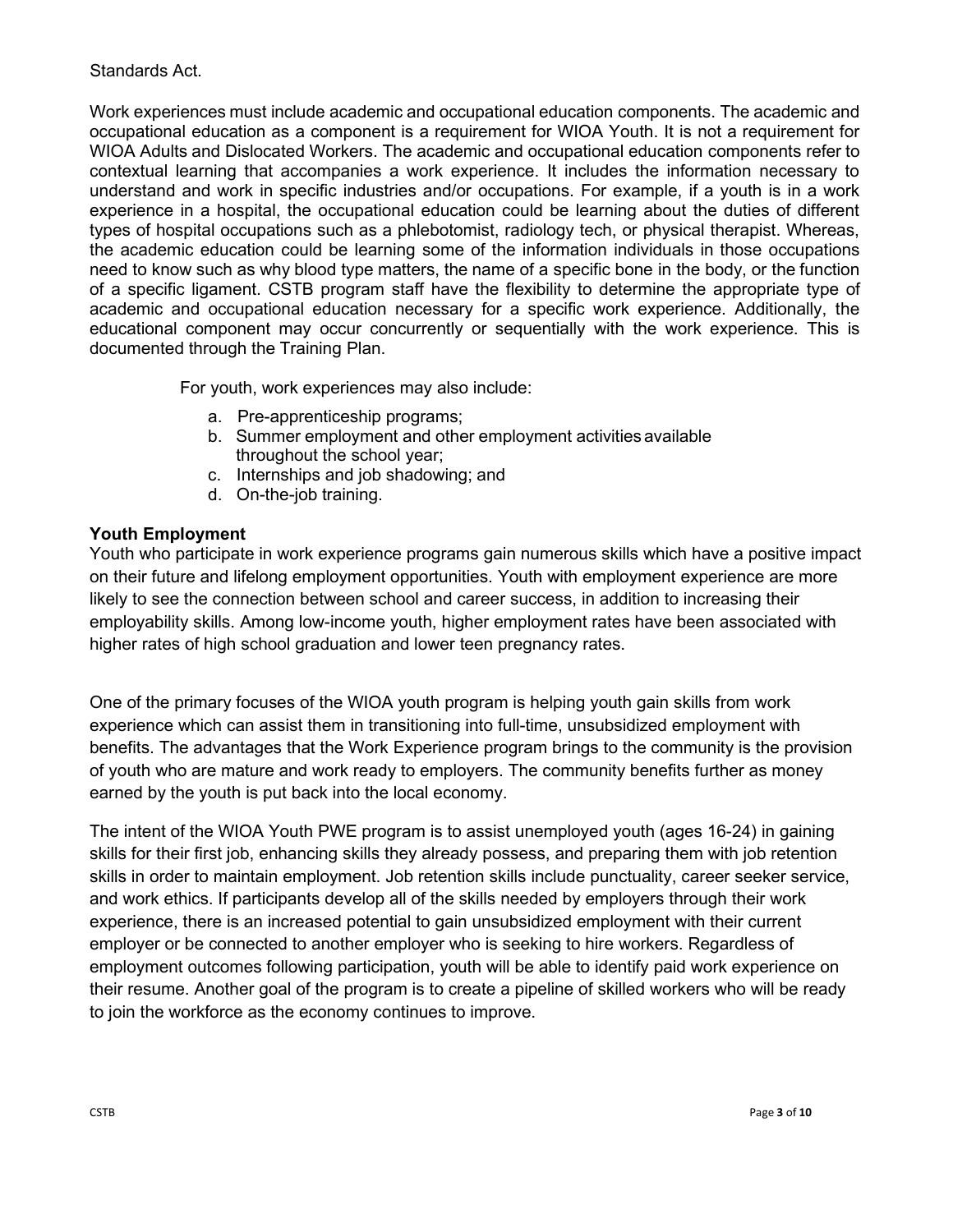## **Engaging the Community and Employers**

Employers and the general public throughout Hillsborough County will be made aware of the CSTB Work Experience program through a variety of methods. Primary outreach will be conducted by the Business Services and Program Department staff. The CareerSource Tampa Bay website will be used to engage the community and employers with specific information about the program and the opportunities offered.

### **Eligibility and Intake System**

CSTB Career Counselors will be responsible for completing WIOA Youth eligibility on all participants. Enrollment will be scheduled after the WIOA Youth Program Coordinator and/or Work-Based Learning Coordinator has reviewed all documents.

MIS Department shall be responsible for inputting data into the state's EmployFlorida (EF) Management Information System (MIS) within applicable timeframes to meet CSTB standard of acceptance.

#### **Worksite Training Program Rules and Regulations:**

Each perspective trainee will be provided the Worksite Training Program Rules and Regulations that will include all pertinent information regarding the Work Experience Training Services. The trainee will be required to sign and date the document attesting they have received, read and understand all the rules and regulations.

#### **Perspective Trainee Suitability**

CSTB will conduct standard CSTB intake practice of reviewing Hillsborough County Sheriff's Office [\(http://webapps.hcso.tampa.fl.us/ArrestInquiry\)](http://webapps.hcso.tampa.fl.us/ArrestInquiry) for each perspective trainee and any information that is discovered must be placed in the perspective trainee's intake electronic file. If a prior background is discovered, or if the perspective trainee identified as to having a prior background, then CSTB must counsel/ coach the individual on how to discuss and address their prior record with any potential PWE employer/host worksite.

If the PWE employer/host worksite wants to conduct a formal background screening, then they cando so at their own cost.

#### **Employer Selection**

CSTB is responsible for providing interested employers with eligible and suitable interns and/or work experience prospects. The employer is responsible for interviewing and making the final selection of the trainee they would like to select for their worksite.

Businesses that meet the following criteria are considered eligible and may, subject to available funding, enter into a PWE agreement:

- 1. Physical company is located in Hillsborough County;
- 2. Business must legally have operated at current location for at least 120days.

3. Hold valid business tax receipt (formally an occupational license) and/or zoning permit; (google search and printout included)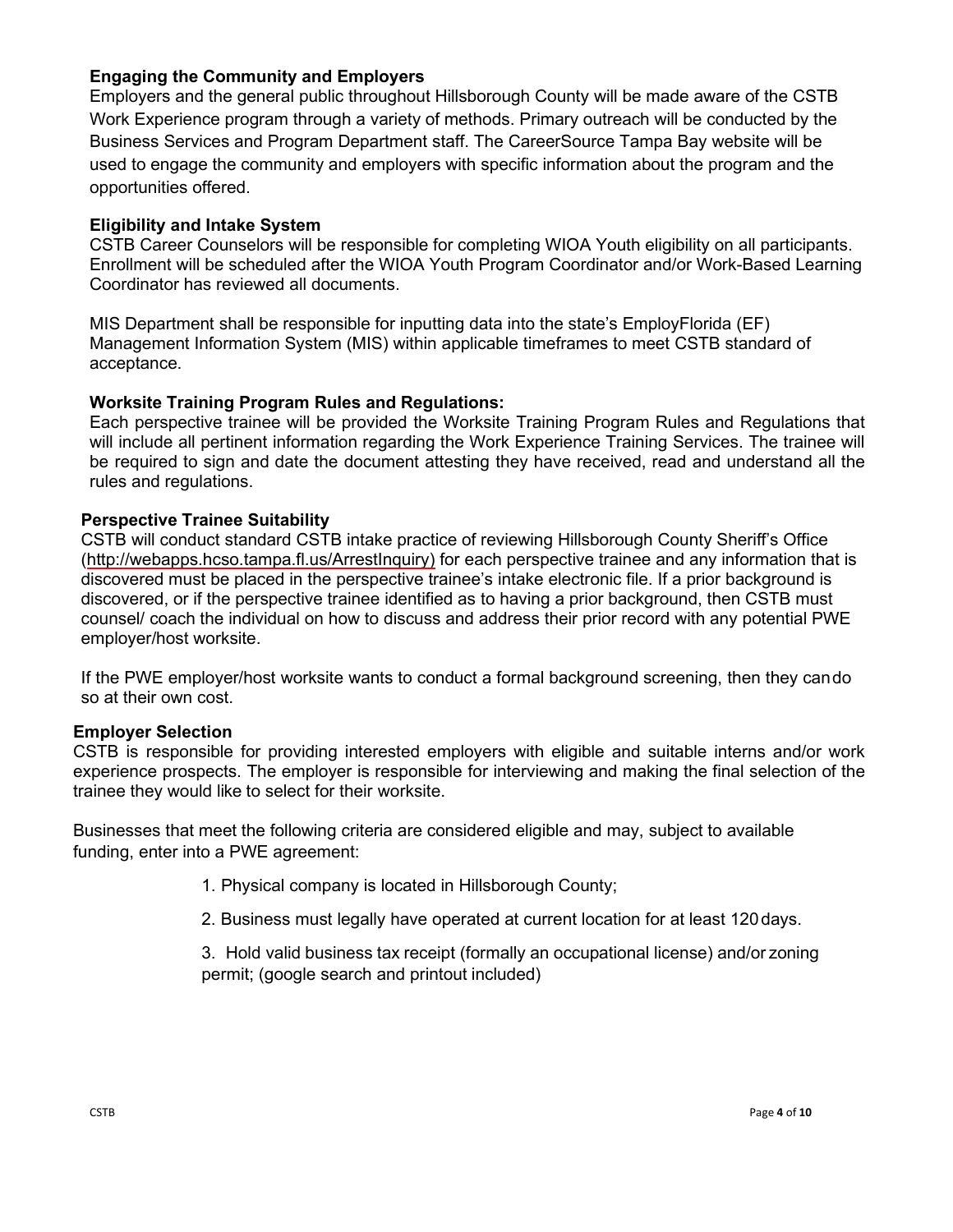4. Active business as verified by Florida Department of State Division of Corporations [\(www.sunbiz.org\)](http://www.sunbiz.org/) and provide W-9.

5. Hasn't experienced any layoffs in the past six months verified by DEO WARNsite.

6. Must develop a detailed PWE Training Plan Outline that identifies the specific occupation, educational, job specific skills that will be learned and estimatedtime required for each skill.

7. Agrees to routine monitoring and communication with the CSTB Work-Based Learning Program Staff regarding the progress of the program participantrelating to the PWE Training Plan, progress reports, midpoint in training and completion of the PWE to capture measurable skills gained during participation.

# **Occupation Eligibility**

All PWEs must be for occupations that are in demand in the local area and are appropriate for the program. Occupations not suitable for PWE:

- Less than part-time
- Principle source of income is tips, commissions or piecework;
- Intermittent or seasonal in nature:
- Shown as in decline on the Hillsborough County Demand/Decline List.

## **Prohibitions**

1. Participants shall not be employed to carry out the construction, operation, or maintenance of any part of any facility that is used or to be used for sectarian instruction or as a place for religious worship (except with respect to the maintenance of a facility that is not primarily or inherently devoted to sectarian instruction or religious worship, in a case in which the organization operating the facility is part of a program or activity providing services to participants).

2. A participant in a program or activity authorized under Title I of WIOA must not displace (including a partial displacement, such as a reduction in the hours of non-overtime work, wages, or employment benefits) any currently employed employee (as of the date of theparticipation).

3. A PWE funded agreement must not impair existing contracts for services or collective bargaining agreements. When a program or activity authorized under Title I of WIOA would be inconsistent witha collective bargaining agreement, the appropriate labor organization and employer must provide written concurrence before the agreement is initiated.

4. A PWE participant may not be employed in or assigned to a job if: (a). Any other individual is on layoff from the same or any substantially equivalent job; (b). The employer has terminated the employment of any regular, unsubsidized employee or otherwise caused an involuntary reduction in its workforce with the intention of filling the vacancy so created with the PWE participant; (c). The job is created in a promotional line that infringes in any way on the promotional opportunities of currently employed workers; (d). job opening that is vacant because the former occupant is on strike or involved in a labor dispute that may lead to a strike.

5. PWE funds shall not be used for any political activity, lobbying of federal, state or locallegislators, or to promote or oppose unionization.

6. PWE funds may not be used to directly or indirectly assist, promote or deter union organizing.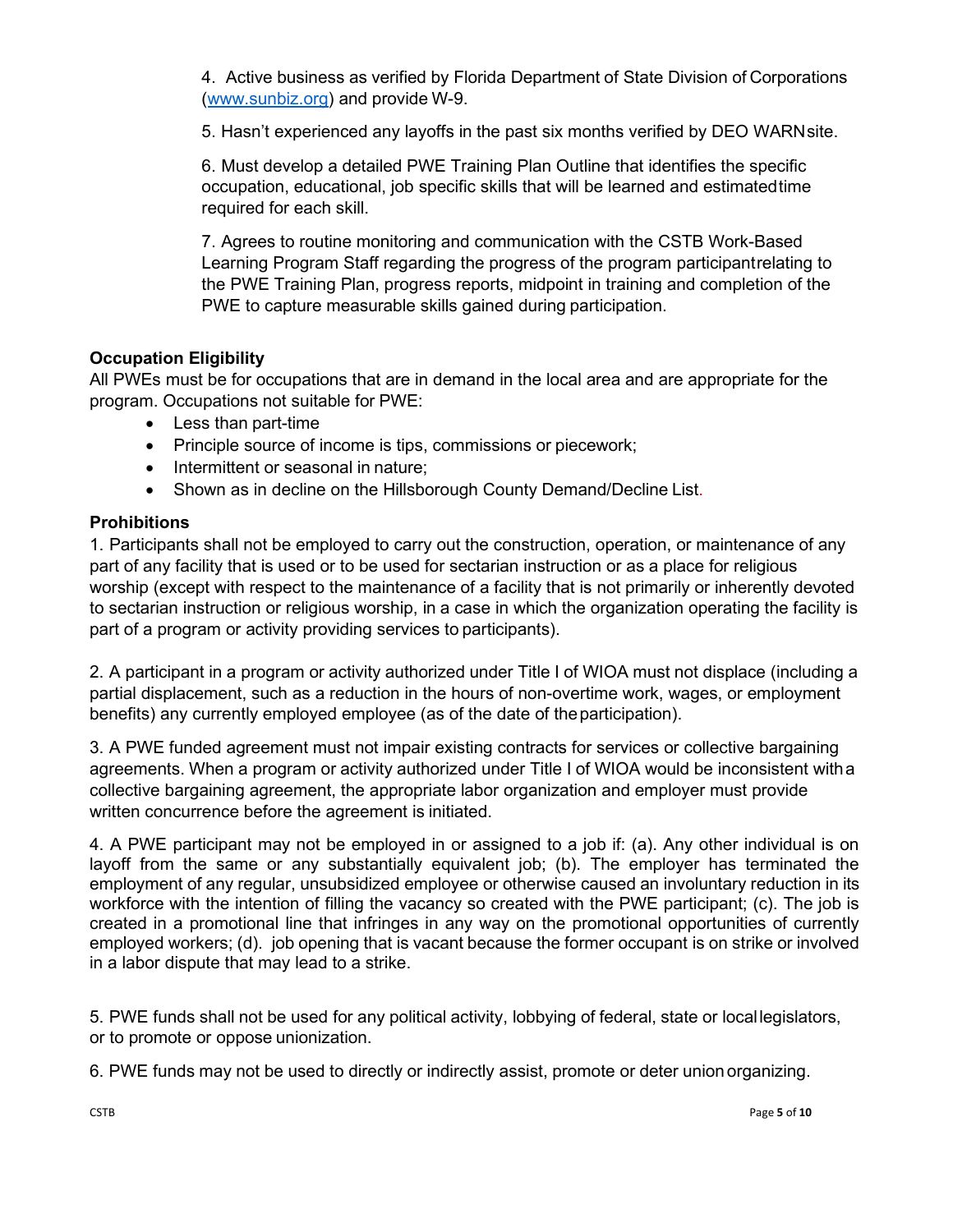7. PWE participants shall not be placed in a home-based business.

# **Conflict of Interest**

1. The CSTB will not favor a referral from or to a member of the CSTB Board over another business in the community. PWE placements shall be made based upon what will be most beneficial to the participant.

2. The CSTB CEO/COO shall be notified whenever the PWE Agreement is connected to a CSTB Board member or employee.

3. CSTB are prohibited from recommending an agreement or making PWE referrals to businesses who are members of their immediate family or members of families of other CSTB staff.

4. The contracted PWE business shall not hire a participant who is a relative (member of the family) of the business. Relative is defined as: father, mother, son, daughter, brother, sister, uncle, aunt, first cousin, nephew, niece, husband, wife, father-in-law, mother-in-law, son-in-law, daughter-in-law, brother-in-law, sister-in-law, stepfather, stepmother, stepson, stepdaughter, stepbrother, stepsister, half-brother, or half-sister. (Section 112.3135, Florida Statutes).

# **Individual Employment Plan (IEP)**

CSTB must develop an individual service strategy for each participant. A service strategy is a document created jointly by the participant and case manager and is based on career planning and the results of the objective assessment. The service strategy includes a summary of the jobseeker's strengths, barriers, services needed, education and employment goals, and services provided. The IEP will be updated during a one-on-one appointment between the trainee and a CSTB Career Specialist. This process will also define the short- and long-term goals of the work experience opportunity as well as future employment plans of the trainee. T h e trainee's IEP must identify their internship/work experience field of training while outlining goals and objectives with defined timelines and projected completion dates.

When selecting work-based training for a participant, the WIOA Career Specialist must include the following in the service strategy:

- 1. A determination that a work-based training activity is appropriate to meet the participant's needs;
- 2. The specific work-based training most appropriate for the participant based on an assessment of the participant's needs, skill set, and other characteristics necessary to determine the best activity for the participant;
- 3. The specific short and long-term goals for the work-based training activity, by identifying the purpose of the activity and outcomes expected;
- 4. The employer with whom the activity will be done and other information relevant to the work-based training activities;
- 5. Responsibilities of the CSTB, employer and participant; and
- 6. Other activities necessary to support the work-based training activity.

# **Employment Wages**

Paid work experience will be limited to a maximum of 30 hours per week and a 12-week duration per youth. Participants will be paid the going minimum wage rate per hour based on a 30-hour work week.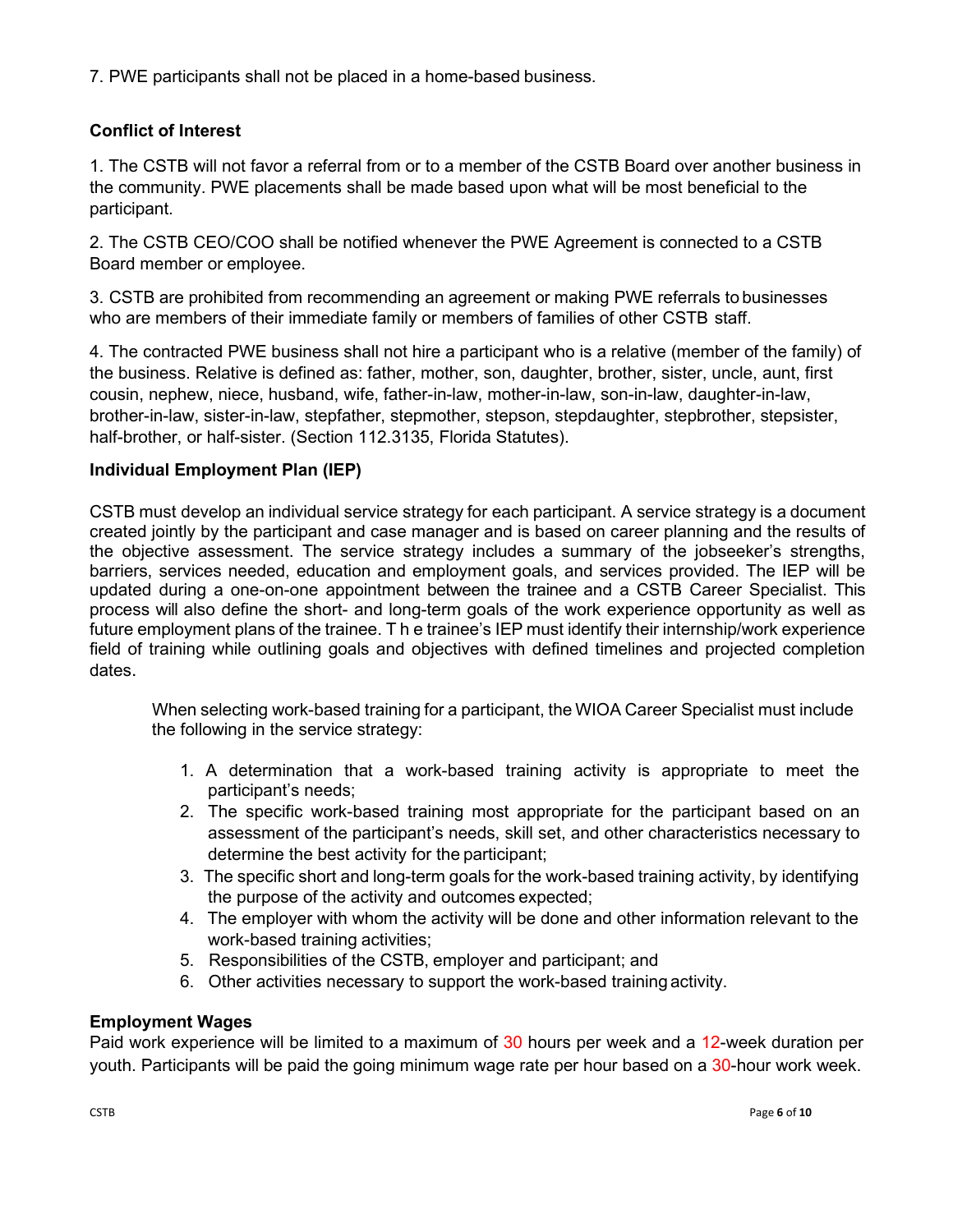PWE trainees who actively engage in work experience activities will earn a wage rate of \$13.00 per hour. Wages may be issued using direct deposit or check and will be issued on a bi-weekly basis by the contracted staffing agency, if CSTB exercises this option, or internally by CSTB's agreed upon practices/policies.

## **Worksite Agreement**

Paid Work Experience activities require a Worksite Agreement/Worksite Agreement in the customer file. The Worksite Agreement will establish the parameters wherein a customer will gain the job- readiness skills necessary to obtain unsubsidized employment and must be secured prior to the participant beginning their Work Experience assignment.

Each employer participating in work-based training must develop a CSTB PWE Agreement. The worksite agreement must include:

- 1. A job description and/or training outline
- 2. Contact information for the supervisor
- 3. Record-keeping and payroll information,
- 4. Process to monitor the participant's worksite activities and ensure adherence to the records retention requirements, as applicable.
- 5. Worksite agreements for work-based training. For agreements with a staffing agency, the worksite agreements must include signatures of both the worksite employer and the staffing agency.

CSTB will maintain information on each job placement in the form of an agreement signed by all parties. Each employer partner will receive a copy of the fully executed PWE agreement.

#### **Employer of Record**

CSTB is the employer of record and participants will be paid a wage of \$13.00 per hour, and payroll taxes will be deducted. The employer of record will be responsible for paying all taxes.

#### **Supportive Services**

Support Services provide a safety net to trainees as they enter or re-enter the labor market. Limited support services may be made available to trainees on an individualized case-by-case basis. The trainee must verify that a need exists and cannot be met by other community resources. The provision of such support services must be documented i n the individual service strategy. Support service needs are identified through the assessment process and outlined in the service strategy. Support services may be provided pursuant to *CSTB Supportive Service and Incentive Policy - # #018-C0012b.*

#### *Workers' Compensation*

In accordance with Section 445.009, Florida Statutes (F.S.), a participant in an adult or youth work experience activity administered under this section will be deemed an employee of the state for purposes of workers' compensation coverage. In determining the average weekly wage, all remuneration received from the employer shall be considered a gratuity, and the participant shall not be entitled to any benefits otherwise payable under s. 440.15, F.S., regardless of whether the participant may be receiving wages and remuneration from other employment with another employer and regardless of his or her future wage-earning capacity*.*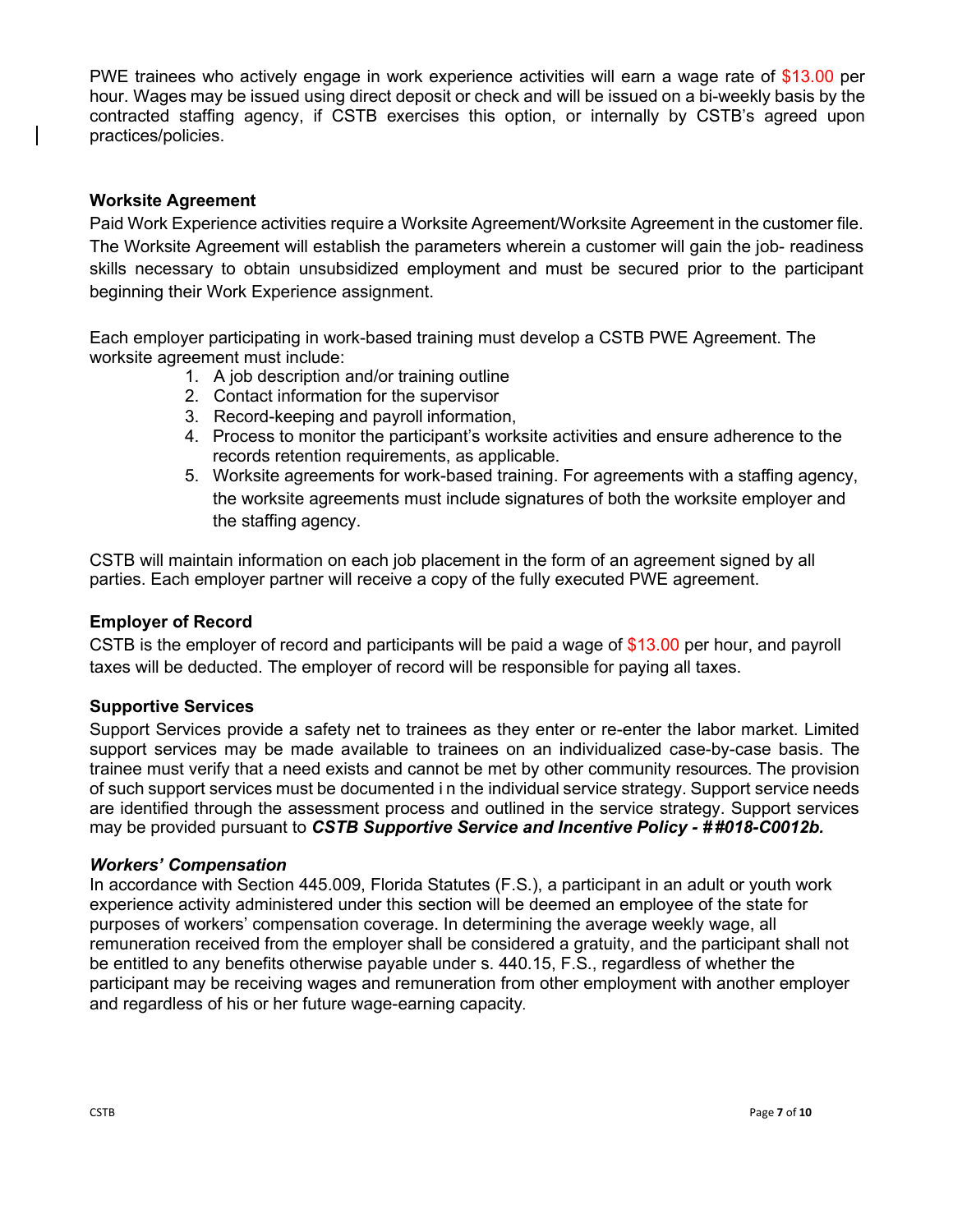**AmeriSys** is the state's Workers' Compensation Provider and should be contacted using the toll free #1-800-455-2079, in case of a work-related injury.

# **Incident Reports**

CSTB will provide employers with an Incident Report Form to document all injuries or other incidents which need to be reported, such as loss of property, etc. CSTB will maintain Incident Reporting Forms and notify the CEO and/or their designee immediately of any incident. CSTB will notify the HR Director immediately of any incident or accident involving PWE Youth.

# **Recording of Worksite, Provider and O\*Net Code Information**

When a participant is enrolled into a PWE training activity, staff must record in Employ Florida, the address and location of the worksite where the participant will work.

• For other work-based training activities, such as work experiences, temporary jobs (including temporary disaster-relief jobs), registered apprenticeships, and pre- apprenticeships (when applicable), the actual location where the participant will report for work worksite must be recorded as part of the enrollment process.

When a participant is enrolled in a work-based training activity, the provider and O\*Net Code for the occupation in which the participant will engage or receive training must be entered into Employ Florida as part of the enrollment process.

# **Participant Evaluations**

In order to ensure that participants gain the required skills for their assigned work experience activity, formal evaluations must be conducted using the Work Experience Activity Training Plan. These evaluations are used to assess the participant's skill level at the beginning of the training period and also to evaluate the participant's skill progression at the mid-point of the training period and upon completion of the training period. The evaluation should be reviewed by the supervisor with the participant by the designated due dates. Feedback will also be collected from the participant regarding their experience.

## **Work Site Supervisory Evaluations of Youth Participants**

The worksite supervisor will complete an evaluation which assesses critical work readiness topics. The employer, or the employer's designee, will discuss the result of the evaluation with the participant. CSTB Career Counselor will distribute evaluation forms to the employers. Evaluations can be included as part of the time records or separately with the most efficient method to be determined by the provider. CSTB will collect the evaluation forms and include them in the participant hard copy case record. All Employer PWE evaluations will be documented in EmployFlorida case notes.

## **Monitoring**

Monitoring and evaluation of the program plays a critical role in insuring that the goals of the PWE are achieved. The on-site monitoring is essential and must include documenting information received directly from the PWE trainee and should capture the trainee's supervisor's perspective about how the training is progressing. In addition to this, the monitoring should examine the process of compliance with the PWE Agreement, training plan, the regulations, payment of wages, and the maintenance of records and working conditions in keeping with Federal requirements.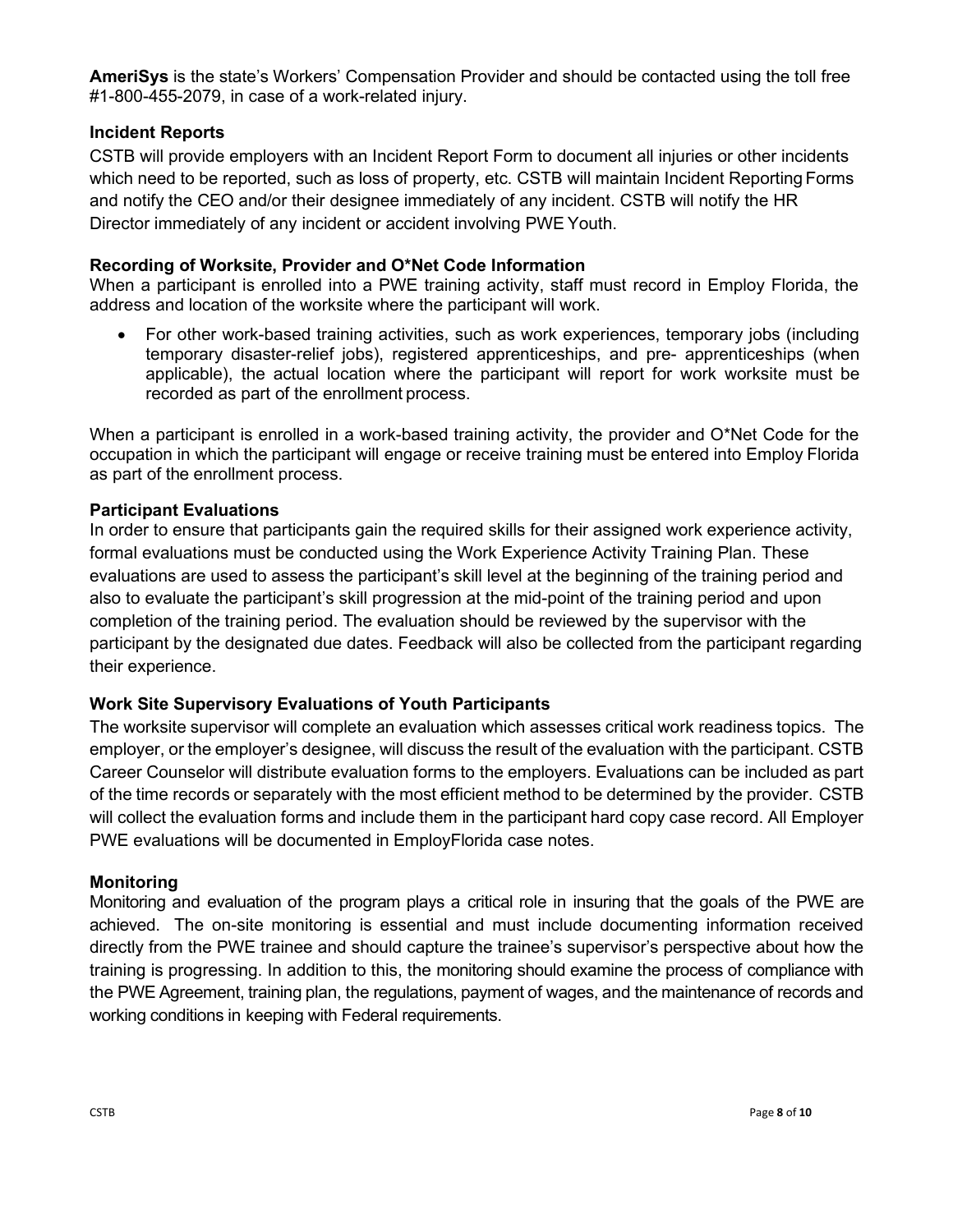Any Agreement deviations noted should be dealt with promptly, either with a corrective action plan or by suspension or termination of the agreement if serious violations have occurred. All visits to the business should be documented in the business EF account file and electronic file. The entry should identify when the visit was made, what was observed, who was interviewed, a synopsis of the content of the conversation, and any items of concern that need to be addressed.

Additional programmatic monitoring will be conducted throughout the program year by our internal Program Monitor under the direction of our Director of MIS & Data Services. Financial monitoring will be conducted by our Director of Fiscal Compliance.

# **Post-Exit Follow-up**

Closed and exited youth will receive follow-up support for a minimum of 12 months to sustain engagement. CSTB WIOA Program staff must provide participants with at least 12 months of followup support. Follow-up services should be intensive enough to provide the support necessary to enable participants to achieve their educational goals or gain unsubsidized employment. CSTB will serve as a resource in identifying and addressing issues which arise for participants, employers, and educators in those placement settings. CSTB staff will be required to report on the follow-up services participants receive and enter all results into EmployFlorida (EF).

## **Terminations**

The occasion may occur when a trainee is not satisfied with an employer location or an employer may be dissatisfied by a trainee's progress or ability. Terminations may result in suspension of trainees and participating employers from the receipt of internship/work experience services for a period of time or indefinitely based on the situation.

The duration of suspension is at the discretion of CSTB management. Each case will be reviewed before a determination is made. The CSTB Representative along with the Work-Based Learning Coordinator should make all efforts to salvage a work experience assignment and location when possible. Suspension may be caused by several factors as listed below:

## **Trainee suspension may occur due to factors such as**:

- An established pattern of tardiness or absenteeism
- Termination from a worksite due to negligent, malicious or unethical behavior
- Failure to comply with an employer's rules and regulations
- Substandard performance
- Failure to comply with CSTB rules and regulations
- Any action that could jeopardize the employer worksite or CSTB in any manner

## **Employer Suspension may occur due to factors such as**:

- Failure to adhere to the developed training plan
- Termination of a trainee without good cause
- Failure to comply with applicable labor laws
- Failure to comply with contracted staffing agency's employment practices, if CSTB utilizes this option; or CSTB employment practices and/or other traditional employment practices
- Any action that could jeopardize the trainee or CSTB in any manner